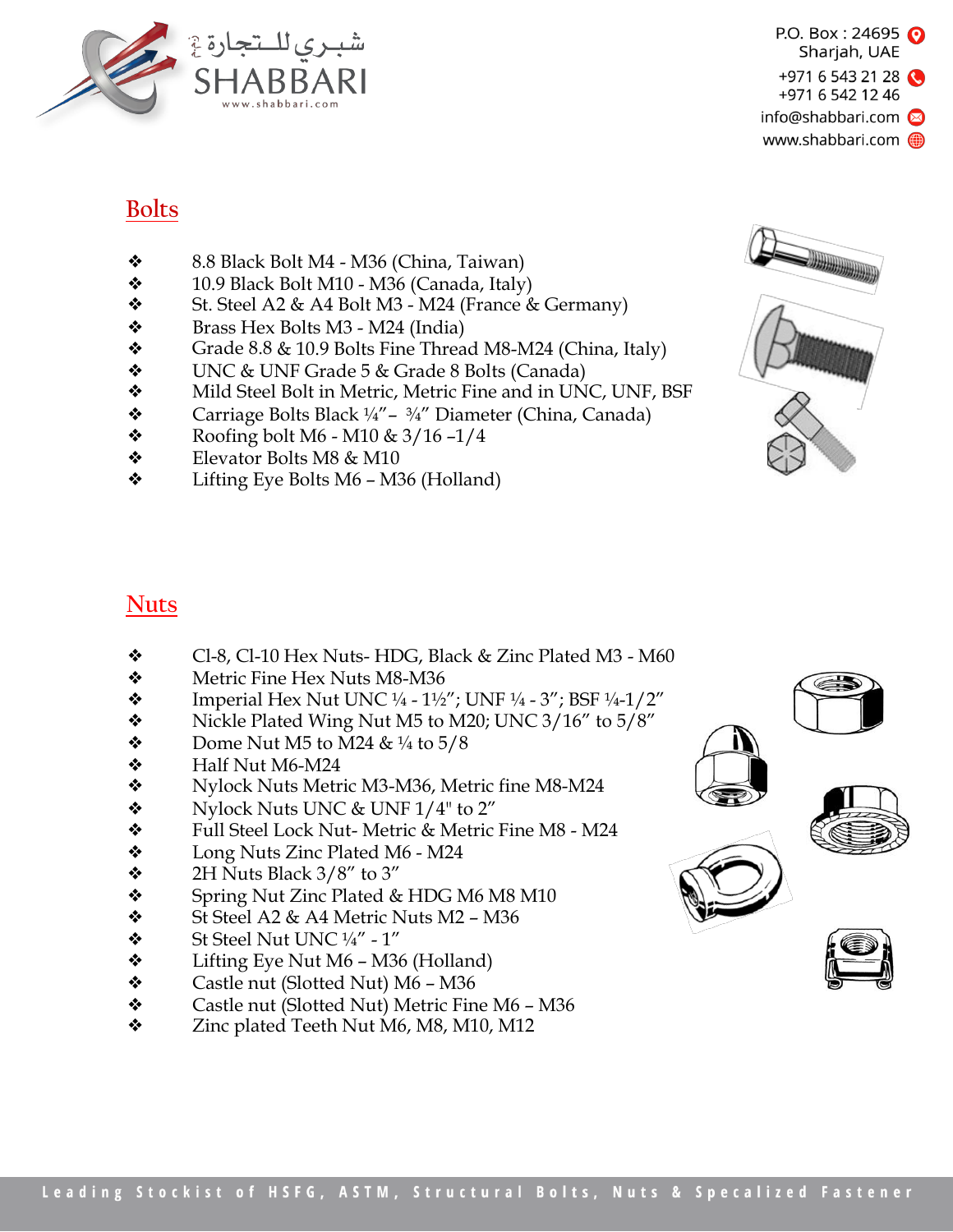



## Threaded Bars

- ❖ Zinc Plated 2 Meters M6-M52
- $\bullet$  Zinc Plated 2 Meters  $\frac{1}{4}$  -2"
- ❖ Black 2 Meters M6-M52
- ❖ Black 2 Meters Metric Fine M10 M36
- $\bullet$  Black 2 Meters UNC 1/4 "- 2"
- $\bullet$  Black 2 Meters UNF 1/2"-1"
- $\bullet$  B7 Black Threaded Bar  $\frac{1}{2}$  -2"
- ❖ B7 Black Threaded Bar 12mm-36mm
- ❖ Brass 2 Meters M4 -M24
- ◆ St Steel #304 1 Meter Threaded Bar M3-M24<br>◆ St Steel #304 2 Meter Threaded Bar M3-M24
- ❖ St Steel #304 2 Meter Threaded Bar M3-M24
- ❖ St Steel 1 Meter Threaded Bar ¼-1

#### Pins

- ❖ Dowel Pins M1.6-M20
- ❖ Taper Pin 2mm-12mm
- ❖ Split pin Zinc Plated M1.0-M12
- ❖ Square Key Bar M3-M24
- ❖ Single & Double Spring Lock Clip (R-Pin)
- ❖ Aluminum Blind Rivets 3.2m-6.3m
- ❖ Circlips Internal & External M4-M200

## Anchors

- ❖ Self-Drilling Screws
- ❖ Drop In Anchor (Unifix)
- ❖ Fix Shields
- ❖ L Type Foundation Anchors
- ❖ Twisted Type Foundation Anchors



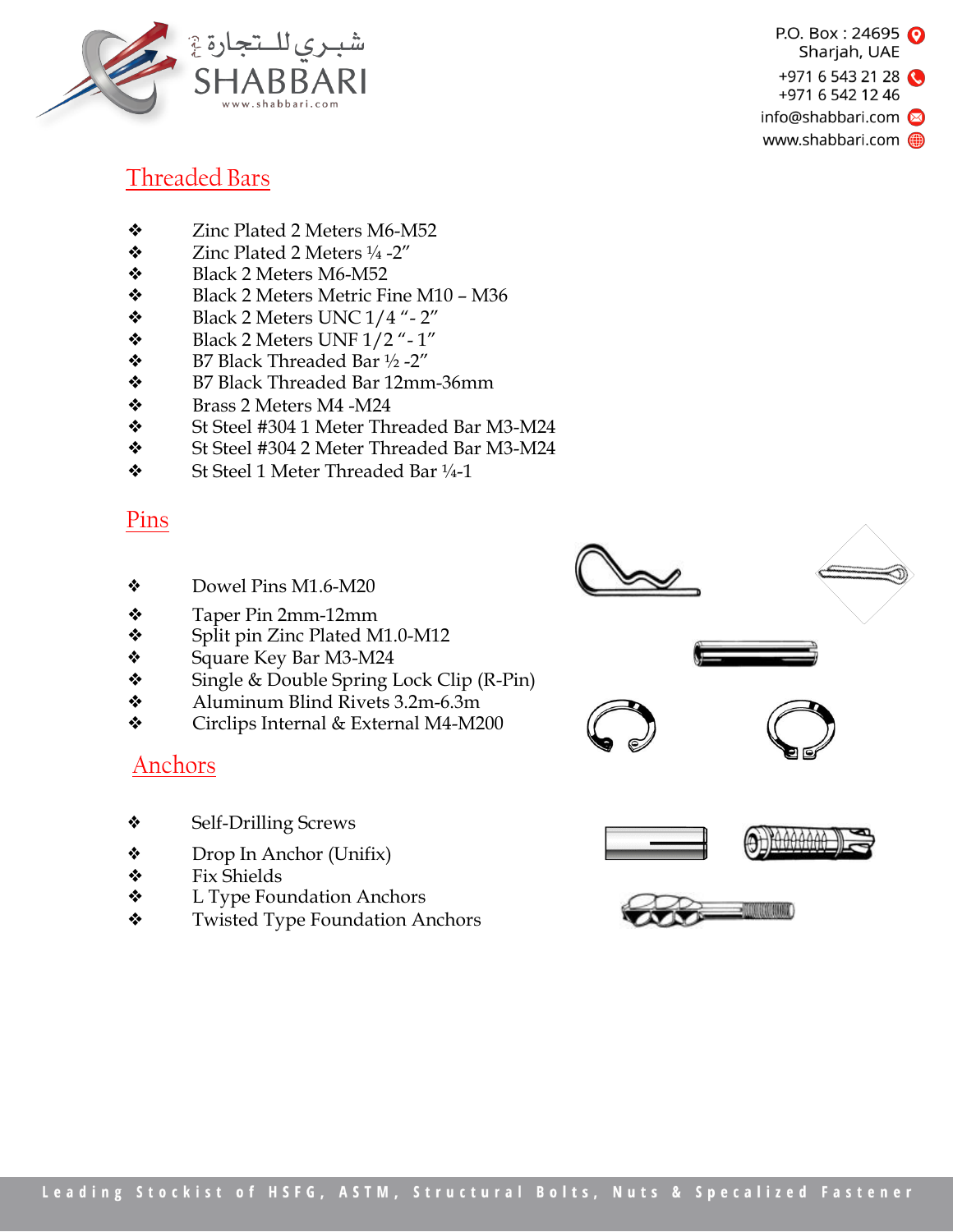



## **Screws**

- $\diamond$  NP Self tapping Screws: CSK (+), PAN (-), PAN (+) #4 #14
- ❖ Brass CSK (-) Wood Screws #4 -#12
- ❖ GI Coach Screws
- $\bullet$  Steel CSK (-), PAN (-) Machine Screw M3-M16; INCH  $1/8"$ -1/2"
- $\bullet$  ST ST CSK (-) (M2- M16), CSK (+) (M2 M8)
- $\div$  ST ST PAN  $(+)$ , Cheese Head  $(-)$  M/Screw M2 M6
- ❖ ST ST PAN (-), CSK (+), Self Tapping Screws
- ❖ ST ST CSK (-)Wood Screws

## Allen Products

- ❖ Button Head Allen Bolt M4 –M12
- ❖ Low Head Allen Bolt M4 M24
- ❖ Allen Bolts 12.9 Metric M2-M36,
- ❖ Allen Bolt 12.9 Metric Fine M8—M20
- $\div$  #304 & #316 Stainless Steel Allen Bolt M3 M24
- $\triangleleft$  Allen Bolts INCH:- UNC, BSW 3/16" to 11/2",
- $\div$  #304 & #316 Allen Bolts INCH- UNC, BSW 3/16" to 1"
- $\triangleleft$  Allen Bolt UNF  $1/4" 3/4"$
- $\lozenge$  Allen Bolt Nr Thread #4-40 #10-32
- ❖ Full Thread Allen Bolts M8—M20
- ❖ Allen Grub Screw M2—M20, METRIC FINE M8-M12
- $\triangleleft$  Allen Grub Screw UNC #4--1", UNF  $1/4" 3/4"$
- ❖ CSK Allen Bolts M3—M24
- $\bullet$  CSK Allen Bolts UNC 3/16" $-1$ "